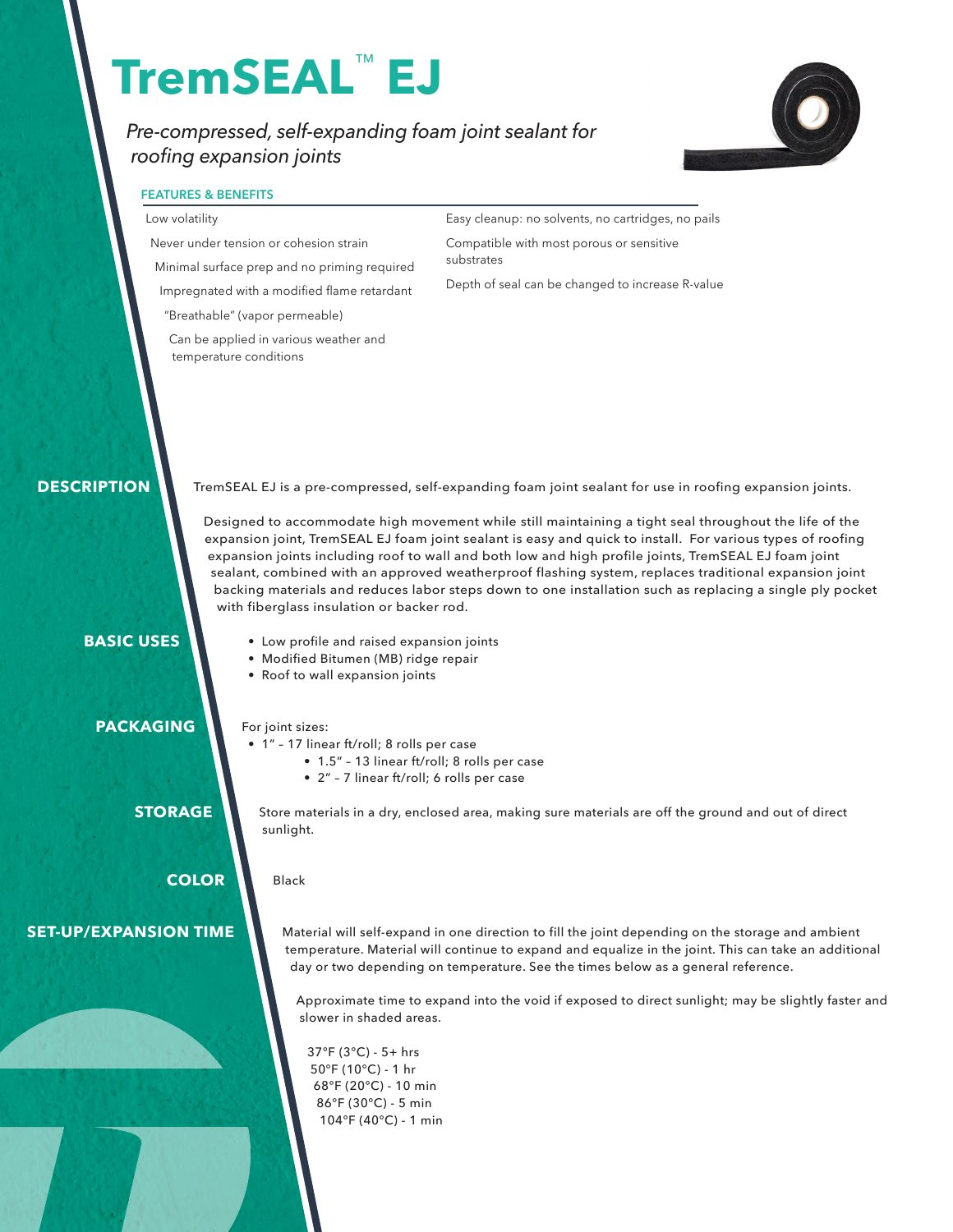# **TremSEAL**™ **EJ**

# **APPLICATION**

#### **Suggested Tools:**

Tape measure, spatula/putty knife, scissors or knife

#### **Substrate Preparation:**

- 1. Check the material for appropriate length, width and depth.
- 2. Supplied material should be pre-compressed to a size smaller than the intended joint opening.

#### **Application Procedure:**

- 1. Keep TremSEAL EJ foam joint sealant taped and compressed in roll until ready for installation.
- 2. When ready for installation, cut the first 2 inches from the front end of the roll.
- 3. Remove paper lining to expose self-adhesive backing and install self-adhesive side to interior of joint wall. TremSEAL EJ foam joint sealant will self-expand to the opposite joint wall and fill the joint.
- 4. If the self-adhesive backing is too sticky, it can be temporarily neutralized by spraying the TremSEAL EJ foam joint sealant with water.
- 5. Install TremSEAL EJ foam joint sealant so the top surface is flush with the rest of the joint for low profile expansion joints. For raised expansion joints, install TremSEAL EJ foam joint sealant so the top surface is raised 1/4" to 1/2" above the expansion joint. TremSEAL EJ foam joint sealant will self-expand to fill the joint and will continue to expand until it has reached equilibrium.

#### **Finishing Work:**

TremSEAL EJ foam joint sealant will self-expand to fill the joint; its expansion time is relative to the temperature of the joint seal. This process requires additional time depending on temperatures. TremSEAL Pro or TremSEAL S can be used as detail sealants, if required. After TremSEAL EJ has been applied in the expansion joint, install a Tremco approved flashing system as referenced in TremSEAL EJ detail drawings. For more information on these materials, please contact your local Tremco Roofing Sales Representative.

## **LIMITATIONS**

Avoid contact of TremSEAL EJ with hydrocarbon solvents and corrosive chemicals.

TremSEAL EJ cannot be used where standing or ponding water will occur.

Not for use in below grade applications. (Contact your local Tremco Roofing sales representative for more information.)

| <b>PHYSICAL PROPERTY</b>         | <b>DESCRIPTION</b>                                                        |                           |
|----------------------------------|---------------------------------------------------------------------------|---------------------------|
| <b>COLOR</b>                     | <b>Black</b>                                                              |                           |
| TEMPERATURE STABILITY RANGE      |                                                                           |                           |
| Short Term                       | $-40^{\circ}$ F (-40 $^{\circ}$ C) to 248 $^{\circ}$ F (120 $^{\circ}$ C) |                           |
| Long Term                        | $-40^{\circ}$ F (-40 $^{\circ}$ C) to 194 $^{\circ}$ F (90 $^{\circ}$ C)  |                           |
| <b>IDEAL STORAGE TEMPERATURE</b> | $68^{\circ}$ F (34 $^{\circ}$ C)                                          |                           |
| <b>PHYSICAL PROPERTY</b>         | <b>TEST METHOD</b>                                                        | <b>TYPICAL RESULTS</b>    |
| Tensile Strength                 | ASTM D3574                                                                | $21$ psi min <sup>1</sup> |
| Elongation                       | ASTM D3574                                                                | $120\% + (-20\%)$         |
| Compression Set                  | ASTM D3574                                                                | $4.2\%$ max               |
| <b>FIRE TESTING</b>              |                                                                           |                           |
| Flame Spread                     | ASTM E84-12B Class A                                                      | 5                         |
| Smoke Development                | ASTM E84-12B Class A                                                      | 5                         |

### **PHYSICAL PROPERTIES**